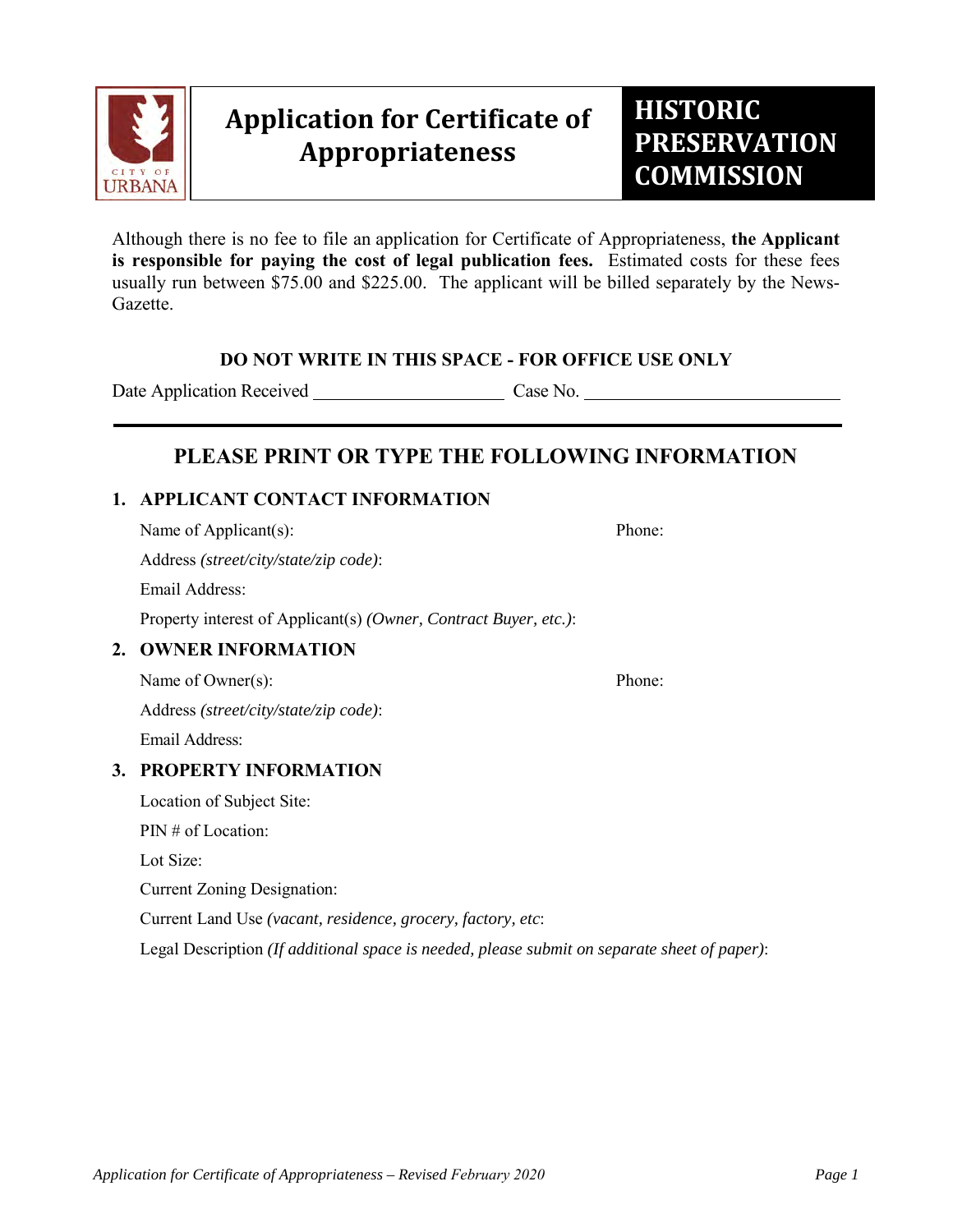#### **4. CONSULTANT INFORMATION**

| Name of Architect(s):                          | Phone:   |
|------------------------------------------------|----------|
| Address (street/city/state/zip code):          |          |
| Email Address:                                 |          |
| <b>Name of Engineers(s):</b>                   | Phone:   |
| Address (street/city/state/zip code):          |          |
| Email Address:                                 |          |
| <b>Name of Surveyor(s):</b>                    | Phone:   |
| Address (street/city/state/zip code):          |          |
| Email Address:                                 |          |
| <b>Name of Professional Site Planner(s):</b>   | Phone:   |
| Address (street/city/state/zip code):          |          |
| <b>Email Address:</b>                          |          |
| Name of Attorney(s):                           | Phone:   |
| Address (street/city/state/zip code):          |          |
| <b>Email Address:</b>                          |          |
| Landmark<br>Historic Designation (Check One) - | District |

#### **PROPOSED WORK FOR WHICH CERTIFICATE OF APPROPRIATENESS IS BEING REQUESTED**

1. Describe and/or illustrate fully the proposed work to be done: *(Plans associated with building permit applications can be referenced. If approval of an addition or detached accessory building is requested, submit a site plan showing the measurements of the lot, the existing buildings and proposed changes and the front, back and side yard setbacks. If approval of a demolition is being requested, submit a site plan of the property and the structure(s) to be demolished.)*

2. Describe how the proposed work will change, destroy, or affect any external feature of the structure or site: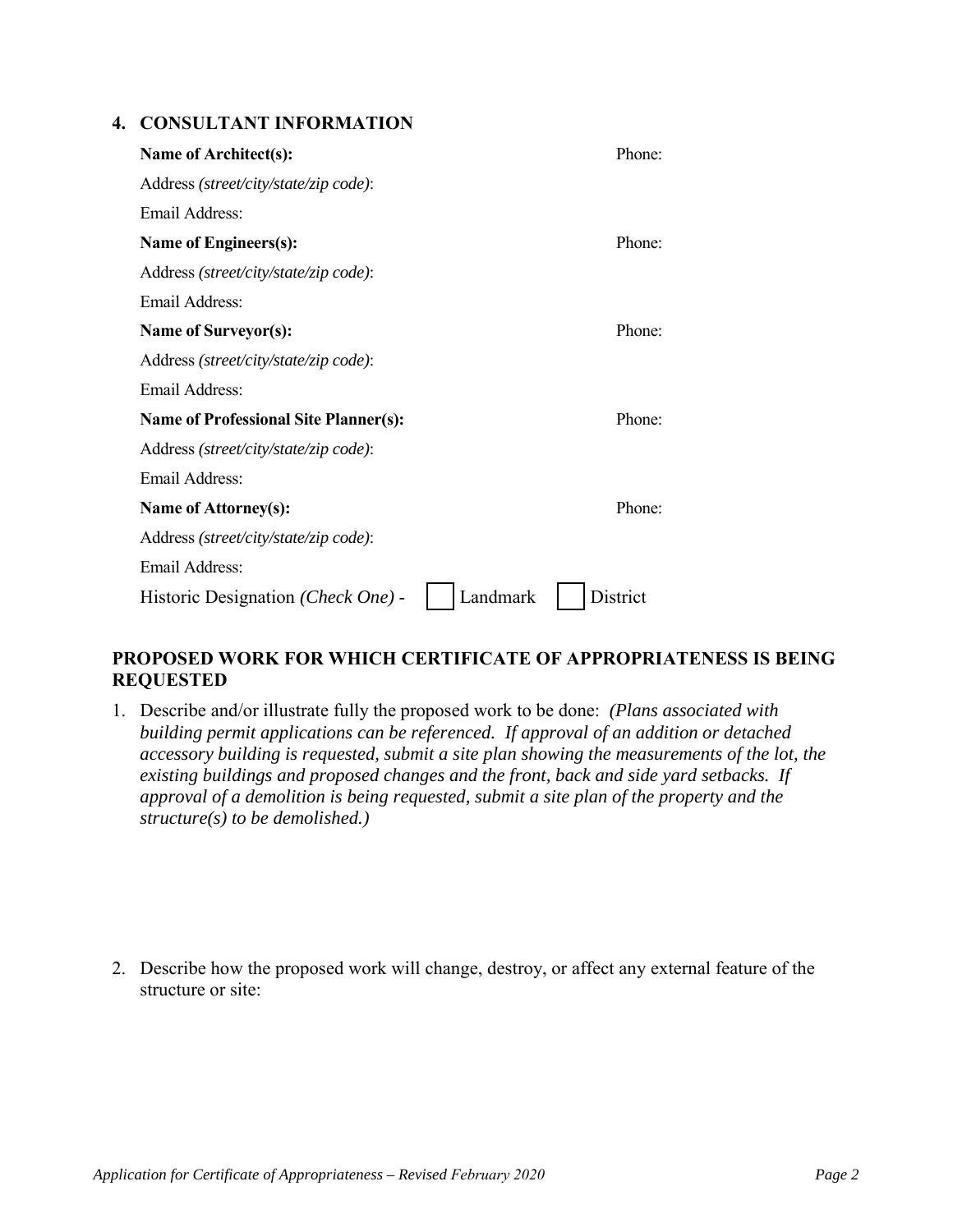3. How will the proposed work affect the preservation, protection, perpetuation and economic use of the structure or district?

4. Attach a statement indicating how the proposed work meets each applicable criterion provided in **"EXHIBIT A"***,* which is attached to this application form.

5. State any additional information which you feel the Zoning Administrator or the Historic Preservation Commission should consider in issuing a Certificate of Appropriateness for the proposed work:

*NOTE: If additional space is needed to accurately answer any question, please attach extra pages to the application. By submitting this application, you are granting permission for City staff to post on the property a temporary yard sign announcing the public hearing to be held for your request.*

#### **CERTIFICATION BY THE APPLICANT**

I certify all the information contained in this application form or any attachment(s), document(s) or plan(s) submitted herewith are true to the best of my knowledge and belief, and that I am either the property owner or authorized to make this application on the owner's behalf.

Applicant's Signature Date

#### **PLEASE RETURN THIS FORM ONCE COMPLETED TO:**

City of Urbana Community Development Services Department, Planning Division 400 South Vine Street, Urbana, IL 61801 Phone: (217) 384-2440 Fax: (217) 384-2367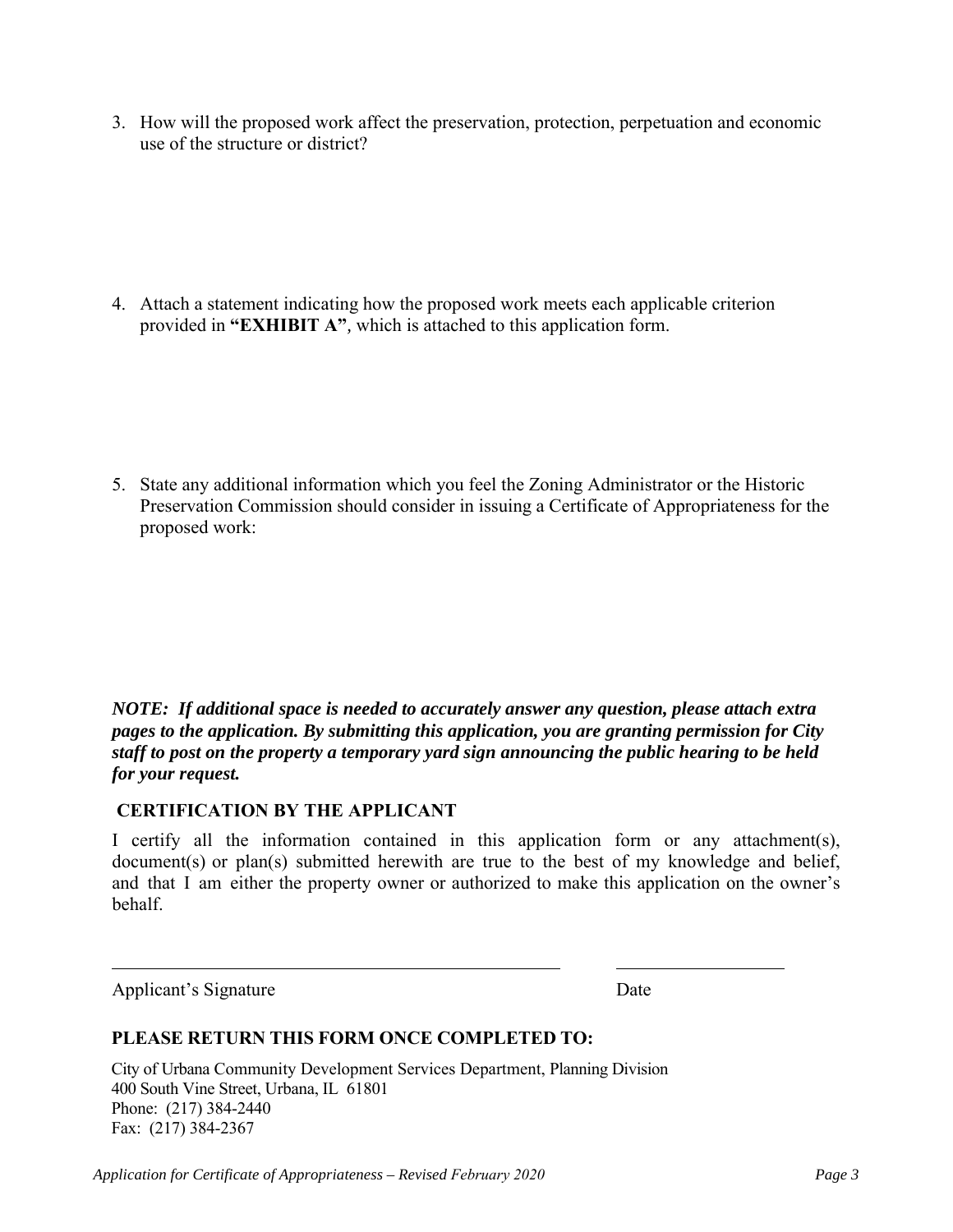# **CERTIFICATE OF APPROPRIATENESS**

Applicant Name:  $\qquad \qquad \qquad \qquad \text{Case No:}$ 

ZONING ADMINSTRATOR AND CHAIR REPORT

Minor Works Determination:

The proposed work described in Section 3 of this application, and/or illustrated in drawings or plans attached as part of this application constitute minor works as defined by the Zoning Ordinance. Approved works are described below.

The proposed work described in Section 3 of this application, and/or illustrated in drawings or plans attached as part of this application do **not** constitute minor works as defined in the Zoning Ordinance. This application for Certificate of Appropriateness is hereby forwarded to the Urbana Historic Preservation Commission for review and determination.

| Zoning Administrator (or designee) | Date |  |
|------------------------------------|------|--|
|                                    |      |  |

#### DESIGN REVIEW DETERMINATION FOR MINOR WORKS:

The minor works described in Section 3 of this application, and/or illustrated in drawings or plans attached as part of this application conform to the review criteria established in the Zoning Ordinance in the manner described*.* Approved works are described below.

A certificate of Appropriateness is hereby issued for work described in this application only.

The minor works described in Section 3 of this application, and/or illustrated in drawings or plans attached as part of this application do not conform to the review criteria established in the Zoning Ordinance in the manner described*.*

A Certificate of Appropriateness is hereby denied. At the request of the applicant, this application may be forwarded to the Historic Preservation Commission for review and consideration.

| Zoning Administrator (or designee) | Date |
|------------------------------------|------|
| <b>Commission Chair</b>            | Date |

Approved minor works: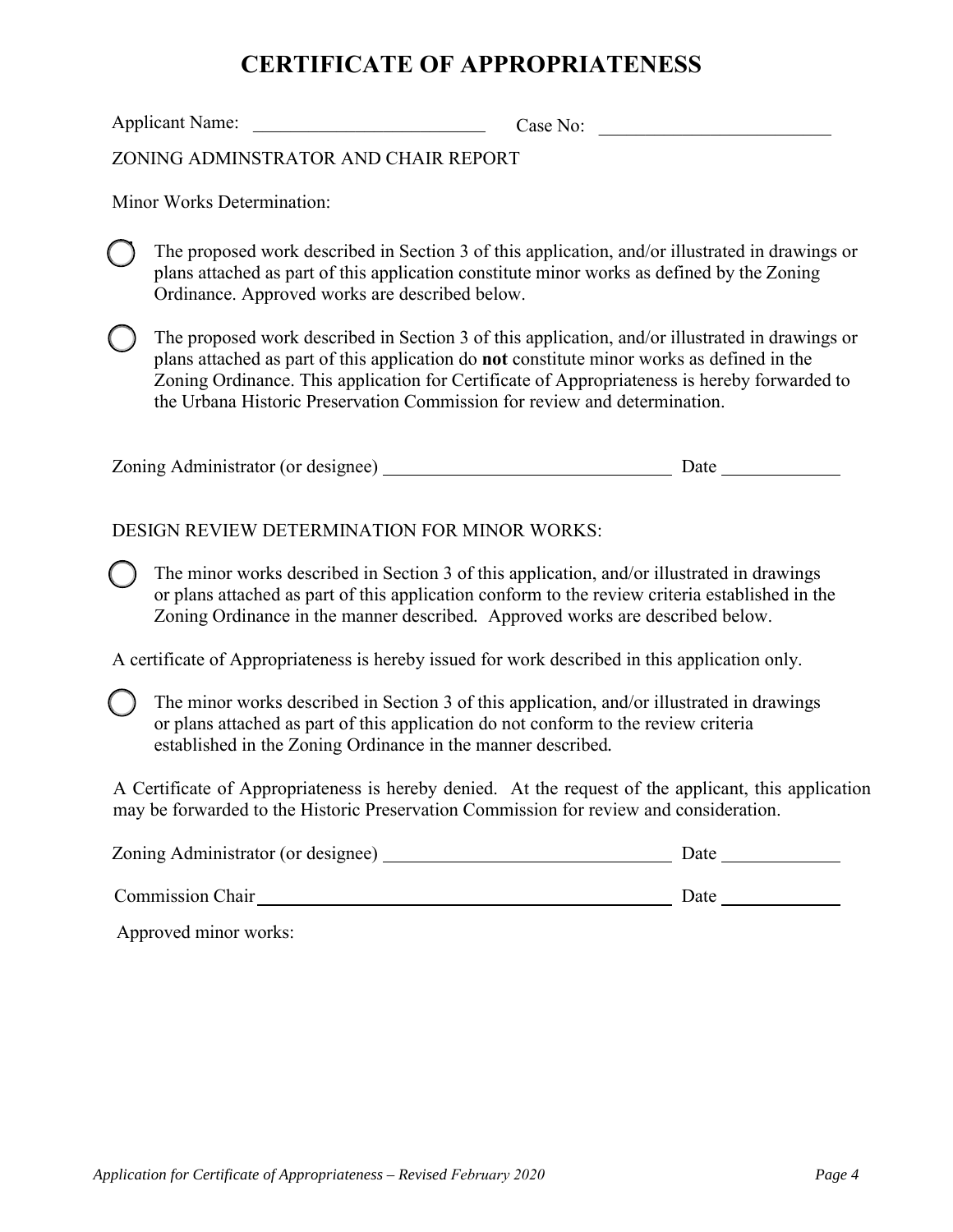## **CERTIFICATE OF APPROPRIATENESS**

Applicant Name: \_\_\_\_\_\_\_\_\_\_\_\_\_\_\_\_\_\_\_\_\_\_\_\_\_ Case No: \_\_\_\_\_\_\_\_\_\_\_\_\_\_\_\_\_\_\_\_\_\_\_\_\_\_

HISTORIC PRESERVATION COMMISSION ACTION REGARDING MAJOR WORKS:

At the request of the applicant, this application for proposed major works was forwarded to the Historic Preservation Commission for review and consideration.

Historic Preservation Commission Meeting Date: \_\_\_\_\_\_\_\_\_\_\_\_\_\_\_\_\_\_\_\_\_\_\_\_\_\_\_\_\_\_\_\_\_

Historic Preservation Commission Action:

Approved  $\bigcirc$  Approved w/Conditions  $\bigcirc$  Denied

Decision:

| Attachments:     |  |               |
|------------------|--|---------------|
|                  |  |               |
|                  |  |               |
|                  |  |               |
|                  |  |               |
|                  |  | Date $\qquad$ |
| Commission Chair |  | Date          |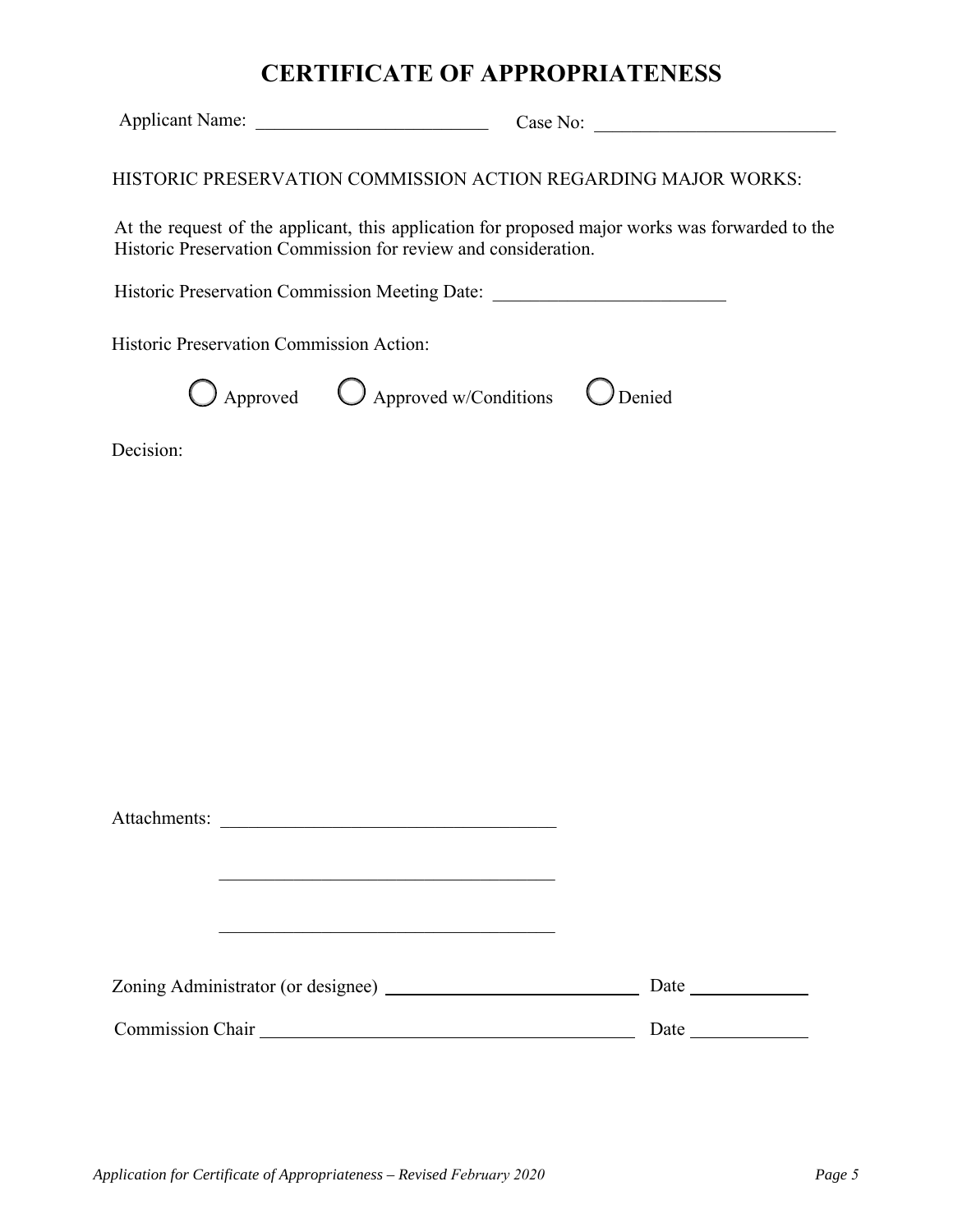## **Exhibit "A" (Please respond to the Criteria a through h, indicated by the underlined text)**

#### **Review Criteria for Certificate of Appropriateness.**

In making a determination whether to issue or deny a Certificate of Appropriateness, if the proposed activities cannot be considered "minor works" as identified in Table XII-1 and Table XII-2, the Historic Preservation Commission shall consider, among other things, the effect of the proposed alteration, relocation, construction, removal or demolition upon the exterior architectural features and upon the historic value, characteristics and significance of the landmark or of the historic district.

The criteria to be used by the Preservation Commission in making its determination shall include, but not be limited to:

- 1. The maintenance of the significant original qualities or character of the buildings, structures, sites or objects including, if significant, its appurtenances. The removal or alteration of any historic or distinctive architectural features should be avoided whenever possible.
- 2. The compatibility of proposed new additions and new construction to the original architecture or the landmark or styles within the historic district shall be evaluated against the following general guidelines:
	- a. *Height*: The height of the proposed building or structure or additions or alterations should be compatible with surrounding buildings or structures.
	- b. *Proportions of structure's front façade:* The proportion between the width and height of the proposed building or structure should be compatible with nearby buildings or structures.
	- *c. Proportions of openings into the facility:* The proportions and relationships between doors and windows should be compatible with existing buildings and structures.
	- d. *Relationship of building masses and spaces:* The relationship of a building or structure to the open space between it and adjoining buildings or structures should be compatible.
	- *e. Roof shapes:* The design of the roof should be compatible with that of adjoining buildings and structures*.*
	- *f. Appurtenances:* Use of appurtenances should be sensitive to the individual building or structure, its occupants and their needs.
	- *g. Scale of building or structure:* The scale of the building or structure should be compatible with that of surrounding buildings or structures.
	- h. *Directional expression of front elevation:* Street façades should blend in with other buildings and structures with regard to directional expression when adjacent buildings or structures have a dominant horizontal or vertical expression.